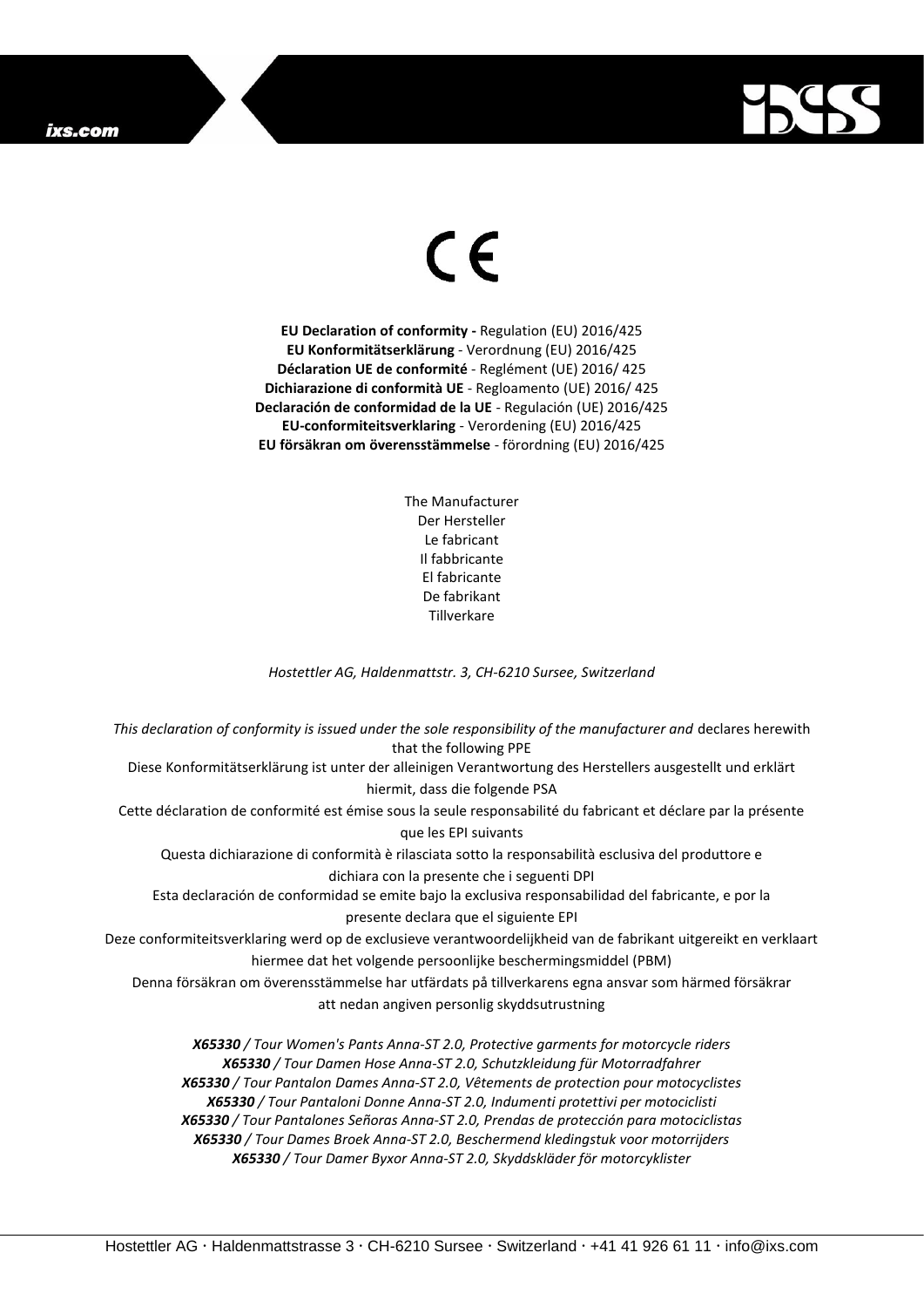



has undergone the EU-type examination conformity assessment procedure (module B) performed by the Notified Body, IDIADA AUTOMOTIVE TECHNOLOGY, S.A. (OC.0164), P. I. L'ALBORNAR, E-43710 Santa Olivia (Tarragona – Spain), which has issued the EU Type Examination Certificate No. MT21090112.

and is compliant with the following Standard: EN 17092-3:2020 (AA)

## das EU-Baumusterprüfungs-Konformitätsbewertungsverfahren durchlaufen hat (Modul B), durchgeführt von der benannten Stelle, IDIADA AUTOMOTIVE TECHNOLOGY, S.A. (OC.0164), P. I. L'ALBORNAR, E-43710 Santa Olivia (Tarragona – Spanien), die die EU-Baumusterprüfbescheinigung Nr. MT21090112 ausgestellt hat.

und entspricht der folgenden Norm: EN 17092-3:2020 (AA)

a subi la procédure d'évaluation de la conformité pour l'examen de type UE (module B) réalisée par l'organisme notifié, IDIADA AUTOMOTIVE TECHNOLOGY, S.A. (OC.0164), P. I. L'ALBORNAR, E-43710 Santa Olivia (Tarragona – Espagne), qui a délivré le certificat d'examen de type UE n°. MT21090112

Et est conforme à la norme suivante: EN 17092-3:2020 (AA)

è stato sottoposto alla procedura di valutazione della conformità dell'esame UE del tipo (modulo B) eseguita dall'organismo notificato, IDIADA AUTOMOTIVE TECHNOLOGY, S.A. (OC.0164), P. I. L'ALBORNAR, E-43710 Santa Olivia (Tarragona – Spagna), che ha rilasciato il certificato di esame UE del tipo n. MT21090112.

Ed è conforme alla seguente norma: EN 17092-3:2020 (AA)

ha sido sometido al procedimiento de evaluación de conformidad del examen de tipo UE (módulo B) realizado por el organismo notificado, IDIADA AUTOMOTIVE TECHNOLOGY, S.A. (OC.0164), P. I. L'ALBORNAR, E-43710 Santa Olivia (Tarragona – España), que ha emitido el certificado de examen UE de tipo no. MT21090112.

Y cumple con el siguiente estándar: EN 17092-3:2020 (AA)

de EG-typekeuring-conformiteitsbeoordelingsprocedure doorlopen (module B) heeft,uitgevoerd door de aangemelde instantie IDIADA AUTOMOTIVE TECHNOLOGY, S.A. (OC.0164), P. I. L'ALBORNAR, E-43710 Santa Olivia (Tarragona – Spanje) die het certificaat van EG-typeonderzoek nr. MT21090112 afgegeven heeft,

en voldoet aan de volgende norm: EN 17092-3:2020 (AA)